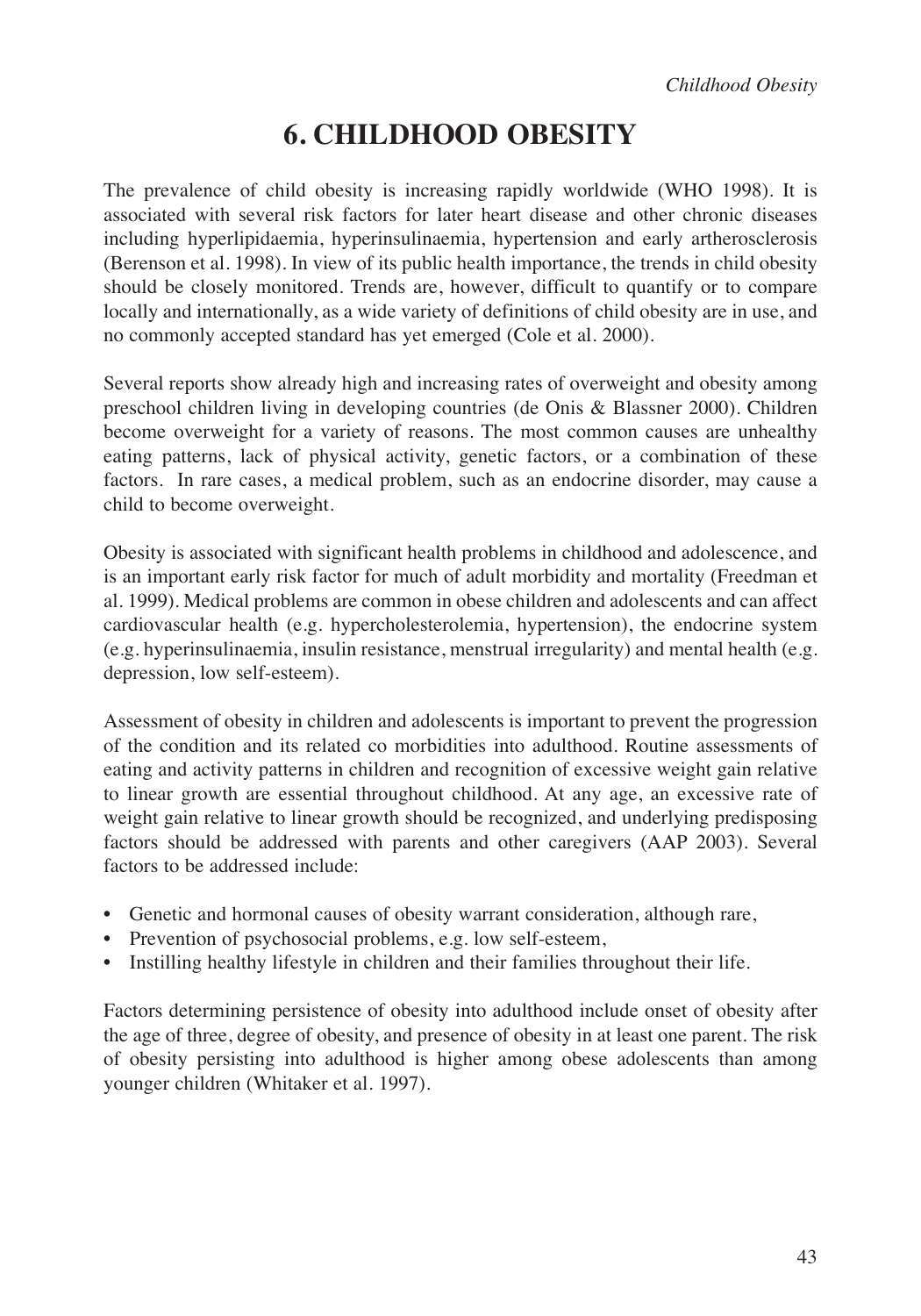### **6.1 Defining Childhood and Adolescent Obesity**

Classifying obesity during childhood or adolescence had the added complication that height is still increasing and body composition is continually changing. WHO (1995) recommends that for children aged two to ten years, the NCHS Median +2SD reference weight-for-height may be used to determine overweight in boys and girls. For adolescents aged ten to eighteen years, values greater than 85th percentile BMI-for-age represents at risk of overweight (WHO 1995) (See Tables 16 and 17). These references may still be used for reporting overweight and obesity prevalence among children, along with new available standards.

Although BMI does not directly measure body fat, it provides a reasonable estimate of adiposity which, in turn, also predicts risks for current or future medical complications of obesity (Dietz & Robinson 1998). BMI in children is correlated not only with other measures of body fat but also with blood pressure (Gutin et al. 1990), lipid levels (Zwiauer et al. 1990), and insulin levels (Ronnemaa et al. 1991).

| Age     | <b>Percentiles</b> |                  |                  |                  |                  |
|---------|--------------------|------------------|------------------|------------------|------------------|
| (years) | 5 <sup>th</sup>    | 15 <sup>th</sup> | 50 <sup>th</sup> | 85 <sup>th</sup> | 95 <sup>th</sup> |
| 10      | 14.42              | 15.15            | 16.72            | 19.60            | 22.60            |
| 11      | 14.83              | 15.59            | 17.28            | 20.35            | 23.73            |
| 12      | 15.24              | 16.06            | 17.87            | 21.12            | 24.89            |
| 13      | 15.73              | 16.62            | 18.53            | 21.93            | 25.93            |
| 14      | 16.18              | 17.20            | 19.22            | 22.77            | 26.93            |
| 15      | 16.59              | 17.76            | 19.92            | 23.63            | 27.76            |
| 16      | 17.01              | 18.32            | 20.63            | 24.45            | 28.53            |
| 17      | 17.31              | 18.68            | 21.12            | 25.28            | 29.32            |
| 18      | 17.54              | 18.89            | 21.45            | 25.92            | 30.02            |

**Table 16: BMI-for-age percentiles: adolescent boys, 10 - 18 years**

*Source: WHO (1995)*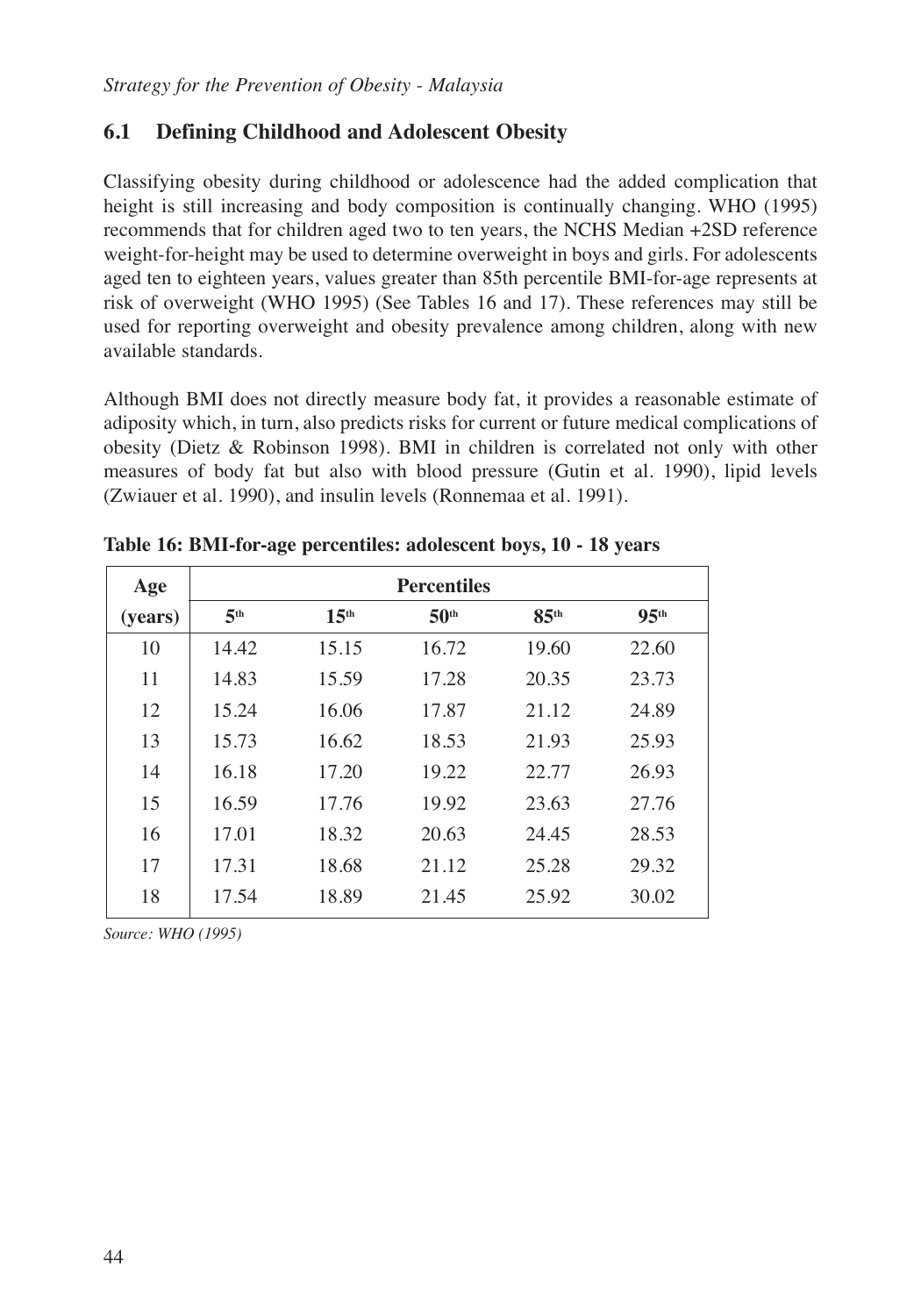| Age     | <b>Percentiles</b> |                  |                  |                  |                  |
|---------|--------------------|------------------|------------------|------------------|------------------|
| (years) | 5 <sup>th</sup>    | 15 <sup>th</sup> | 50 <sup>th</sup> | 85 <sup>th</sup> | 95 <sup>th</sup> |
| 10      | 14.23              | 15.09            | 17.00            | 20.19            | 23.20            |
| 11      | 14.60              | 15.53            | 17.67            | 21.18            | 24.59            |
| 12      | 14.98              | 15.98            | 18.35            | 22.17            | 25.95            |
| 13      | 15.36              | 16.43            | 18.95            | 23.08            | 27.07            |
| 14      | 15.67              | 16.79            | 19.32            | 23.88            | 27.97            |
| 15      | 16.01              | 17.16            | 19.69            | 24.29            | 28.51            |
| 16      | 16.37              | 17.54            | 20.09            | 24.74            | 29.10            |
| 17      | 16.59              | 17.81            | 20.36            | 25.23            | 29.72            |
| 18      | 16.71              | 17.99            | 20.57            | 25.56            | 30.22            |

**Table 17: BMI-for-age percentiles: adolescent girls, 10 - 18 years**

*Source: WHO (1995)*

The Center for Disease Control and Prevention (CDC), USA released the BMI-for-age growth charts in year 2000 (Kuczmarski et al. 2000). The 85th and 95th percentiles of the body mass index reference had been proposed as cut-off points for "at risk of overweight" and "overweight", respectively (CDC 2000).

In the same year, a new definition of overweight and obesity in childhood had been proposed (Cole et al. 2000). This is based on pooled international data from Brazil, Great Britain, Hong Kong, the Netherlands, Singapore and United States for body mass index and linked to the widely used adult cut-off of  $>25 \text{ kg/m}^2$  and  $>30 \text{ kg/m}^2$ , for overweight and obesity, respectively. The technical committee recommends adopting this international cut off points as shown in Table 18.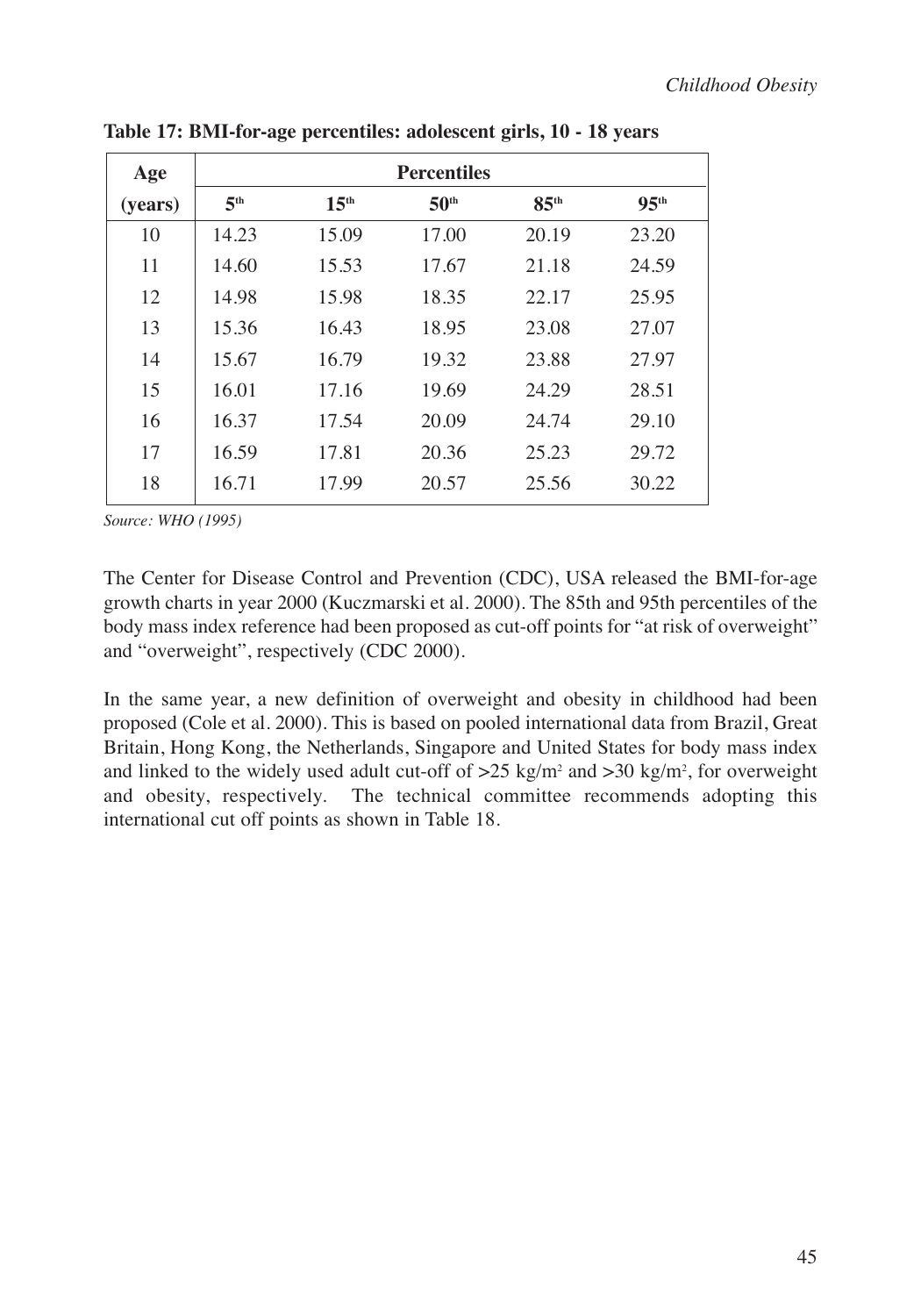| Age (yrs) | <b>Overweight BMI</b> |                | <b>Obesity BMI</b> |                |
|-----------|-----------------------|----------------|--------------------|----------------|
|           | <b>Males</b>          | <b>Females</b> | <b>Males</b>       | <b>Females</b> |
| 2.0       | 18.41                 | 18.02          | 20.09              | 19.81          |
| 2.5       | 18.13                 | 17.76          | 19.80              | 19.55          |
| 3.0       | 17.89                 | 17.56          | 19.57              | 19.36          |
| 3.5       | 17.69                 | 17.40          | 19.39              | 19.23          |
| 4.0       | 17.55                 | 17.28          | 19.29              | 19.15          |
| 4.5       | 17.47                 | 17.19          | 19.26              | 19.12          |
| 5.0       | 17.42                 | 17.15          | 19.30              | 19.17          |
| 5.5       | 17.45                 | 17.20          | 19.47              | 19.34          |
| 6.0       | 17.55                 | 17.34          | 19.78              | 19.65          |
| 6.5       | 17.71                 | 17.53          | 20.23              | 20.08          |
| 7.0       | 17.92                 | 17.75          | 20.63              | 20.51          |
| 7.5       | 18.16                 | 18.03          | 21.09              | 21.01          |
| 8.0       | 18.44                 | 18.35          | 21.60              | 21.57          |
| 8.5       | 18.76                 | 18.69          | 22.17              | 22.18          |
| 9.0       | 19.10                 | 19.07          | 22.77              | 22.81          |
| 9.5       | 19.46                 | 19.45          | 23.39              | 23.46          |
| 10.0      | 19.84                 | 19.86          | 24.00              | 24.11          |
| 10.5      | 20.20                 | 20.29          | 24.57              | 24.77          |
| 11.0      | 20.55                 | 20.74          | 25.10              | 25.42          |
| 11.5      | 20.89                 | 21.20          | 25.58              | 26.05          |
| 12.0      | 21.22                 | 21.68          | 26.02              | 26.67          |
| 12.5      | 21.56                 | 22.14          | 26.43              | 27.24          |
| 13.0      | 21.91                 | 22.58          | 26.84              | 27.76          |
| 13.5      | 22.27                 | 22.98          | 27.25              | 28.20          |
| 14.0      | 22.62                 | 23.34          | 27.63              | 28.57          |
| 14.5      | 22.96                 | 23.66          | 27.98              | 28.87          |
| 15.0      | 23.29                 | 23.94          | 28.30              | 29.11          |
| 15.5      | 23.60                 | 24.17          | 28.60              | 29.29          |
| 16.0      | 23.90                 | 24.37          | 28.88              | 29.43          |
| 16.5      | 24.19                 | 24.54          | 29.14              | 29.56          |
| 17.0      | 24.46                 | 24.70          | 29.41              | 29.69          |
| 17.5      | 24.73                 | 24.85          | 29.70              | 29.84          |
| 18.0      | 25                    | 25             | 30                 | 30             |

**Table 18: BMI cut off points for 2-18 years**

*Source : Cole et al. (2000)*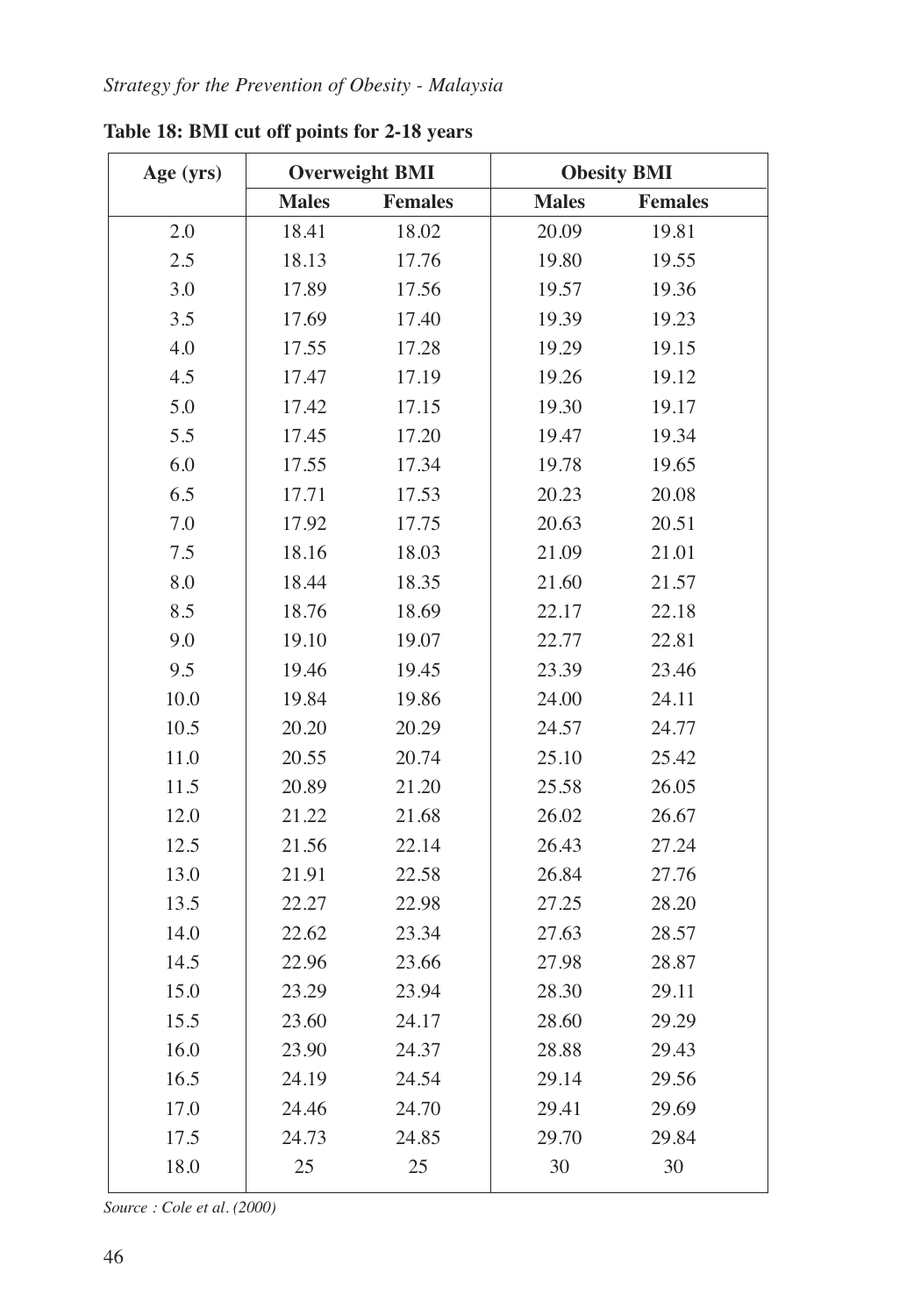### **6.2 Prevalence of Childhood Obesity**

In Malaysia, there is no known national survey carried out with the specific purpose of determining the prevalence of overweight and obesity amongst children and adolescents. However, many smaller scale studies have been reported.

Bong & Safurah (1996) reported a prevalence of 8% overweight among primary schoolchildren in Selangor. Ismail  $&$  Tan (1998) reported an obesity prevalence of 6.6% among 7-year-olds while a 13.8% prevalence was reported in 10-year-olds. Fatimah et al. (2001) reported 8.7% obesity in children residing in Kuala Lumpur as compared to 5.7% in Kota Bharu. In a recent survey of 11,500 schoolchildren aged between 6-12 years from four regions in Peninsular Malaysia, revealed a prevalence of 6% obesity in both sexes with small differences between urban and rural children (Ismail et al. 2003).

Tee et al. (2002) studying 5,995 children aged 7 to 10 years in all primary schools in Kuala Lumpur reported a prevalence of overweight of 9.7% among boys and 7.1% among girls (based on >95th percentile of the BMI-for-age), (WHO 1995). In marked contrast, Khor & Tee (1997) reported a prevalence of less than 2% among 3,000 rural children. It should be noted, however, that all the above studies were reported using different cut-offs / criteria for defining overweight. The findings are therefore not strictly comparable.

Two separate studies, in 1990 and 1997, carried out among adolescent boys studying in the same four schools in Klang Valley, reported an increase in prevalence of obesity from 1% in 1990 to 6% in 1997 (Ismail & Zulkifli 1996; Ismail & Vickneswary 1999). A more recent survey carried out among adolescents of both sexes aged 12 to 17 years in four regions of Peninsular Malaysia and the Miri region of Sarawak reported 19% of overweight using the WHO (1995) BMI-for-age cut-off of above 85th percentile (Poh et al. 2004).

## **6.3 Prevention of Childhood Obesity**

Prevention is one of the hallmarks of paediatric practice and includes such diverse activities as newborn screenings, immunizations, and promotion of car safety seats and bicycle helmets (AAP 2003). Likewise, with the increase in prevalence of overweight and inactivity amongst children and adolescents, focus should be centred on preventive efforts in childhood obesity, with its associated co-morbid conditions in childhood and likelihood of persistence into adulthood.

## **6.3.1 Infants and toddlers**

Babies and young children who are confined to strollers, play pens, and infant seats for long periods of time may be delayed in development, such as rolling over, crawling, walking and even cognitive development. Such restrictions may be the beginning of the path to sedentary preferences and childhood obesity. Although there is no data to show strong correlation between obesity in early childhood and adult obesity, promoting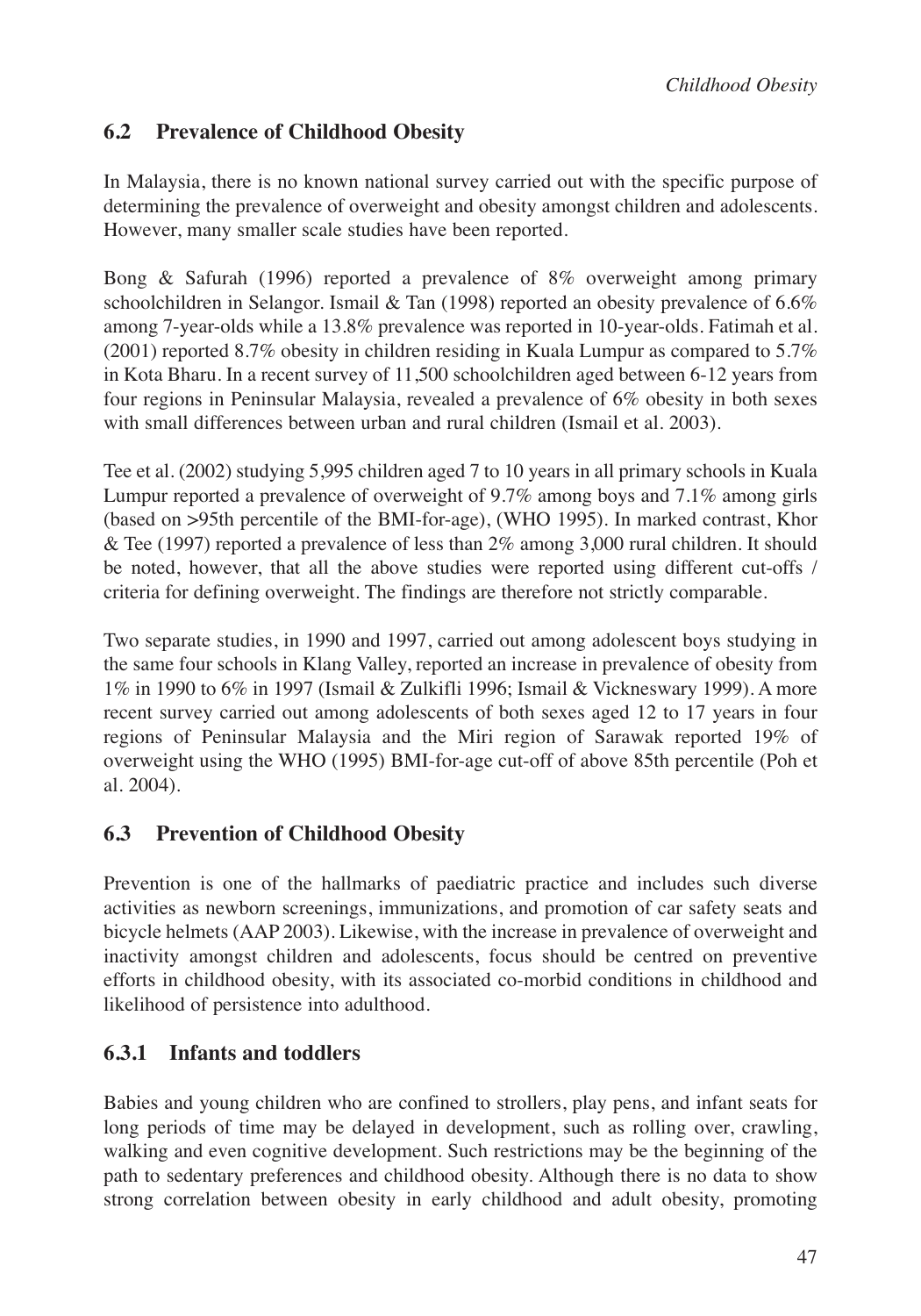#### *Strategy for the Prevention of Obesity - Malaysia*

positive behaviours and increasing physical activity in childhood may lead to persistence of these behaviours into adulthood, thus helping to alleviate the problem of obesity (NASPE 2002). The Bright Start Nutrition Advisory Panel also recommends encouraging physical activity for fitness and optimum development (BSN 2000).

Exclusive breastfeeding from birth until six months and continued breastfeeding up to two years should be encouraged (WHO 2003). Multiple studies in various populations have shown a weak but consistent protective effect of breastfeeding on the development of obesity after adjusting for appropriate possible confounders, including race and maternal education. Complementary foods should be started by six months.

Educating parents about how to introduce new foods and overcome the picky eating habits of toddlers can be valuable in encouraging them to eat healthily as they grow older. Involving toddlers in food preparation, for example washing and preparing vegetables; introducing new foods in familiar contexts, such as soups and porridges; and practicing patience and persistence will often help. Minimizing intake of sweet beverages (including 100% fruit juice) is appropriate, because intake of these drinks is often responsible for large amounts of excessive calories and replaces foods with more balanced macronutrient content (Hoppin 2004). Table 19 provides further details on lifestyle targets for obesity prevention.

| Age group | <b>Lifestyle targets</b>                                                                                                                                                                                                                                                                                                                                                |
|-----------|-------------------------------------------------------------------------------------------------------------------------------------------------------------------------------------------------------------------------------------------------------------------------------------------------------------------------------------------------------------------------|
| Pregnancy | Advocate good nutrition (including sufficient protein intake) and<br>$\bullet$<br>attaining appropriate maternal weight gain.<br>Advocate good glycaemic control, especially for gestational diabetes.<br>Encourage plans for breastfeeding.<br>٠                                                                                                                       |
| Infants   | Encourage exclusive breastfeeding up to 6 months, and sustained<br>٠<br>breastfeeding up to two years.<br>Discourage early introduction of solid foods; complementary feeding<br>should be started by 6 months.<br>Goal: moderate rates of weight gain, including in low-birth weight<br>٠<br>infants (throughout childhood). Rapid catch-up growth may be detrimental. |
| Toddlers  | Nutritional:<br>$\bullet$<br>- Continue to broaden diet, emphasize vegetables and fruits.<br>- Minimize intake of juice and other sweetened beverages.<br>- To establish regular meal pattern.<br>- Parents should serve appropriate portion size.<br>Physical activity:<br>- Establish habits of physical activity; encourage more physical playtime.                  |

**Table 19 : Universal Anticipatory Guidance for Obesity Prevention**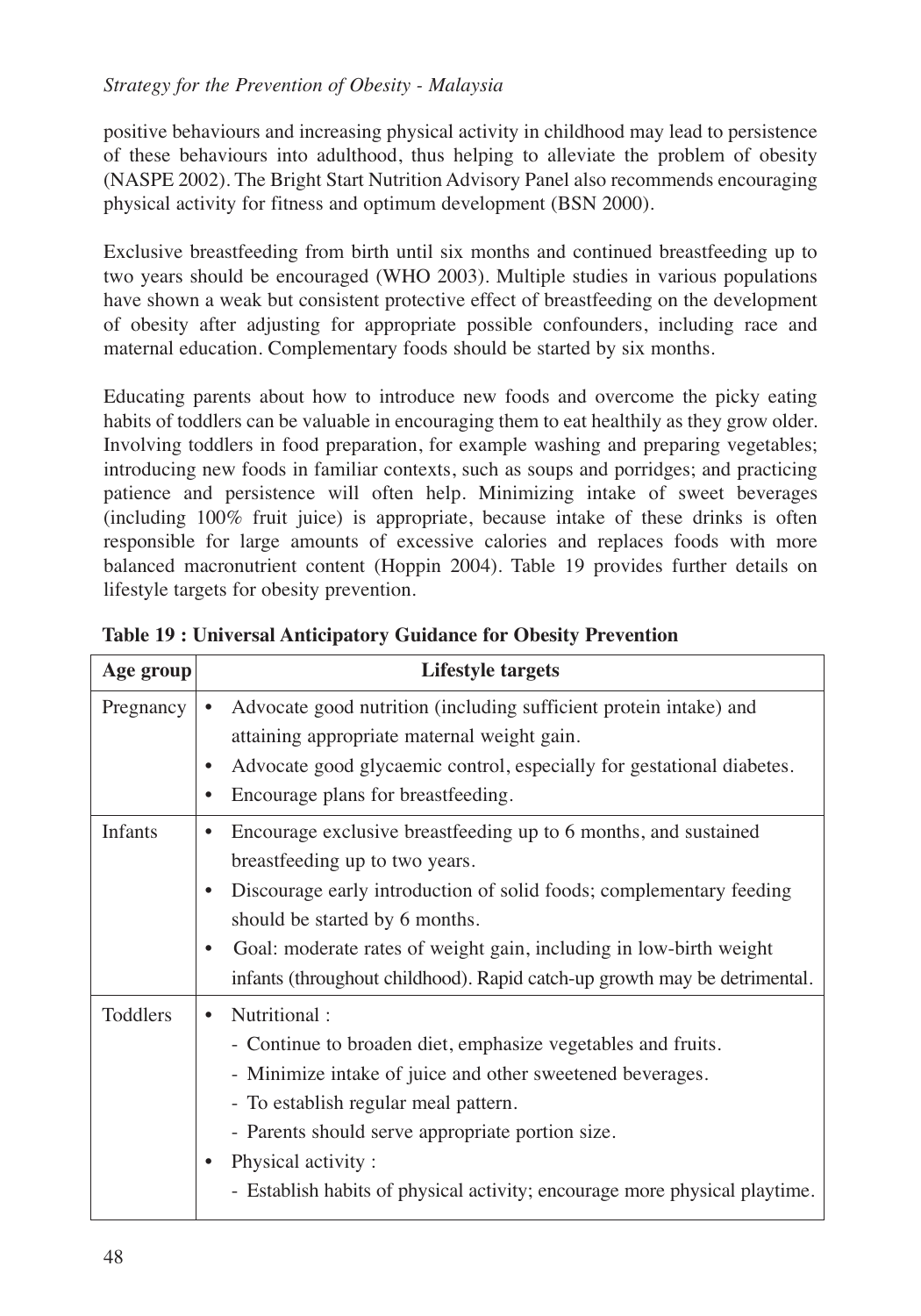|             | - Establish healthy television habits (less than one hour a day; not at<br>meals; minimise the number of television in a household).<br>Behavioural:<br>$\bullet$<br>- Emphasize family-based meals, avoid cooking special meals for kids.<br>- Do not use food as a reward or punishment.<br>- Do not encourage overeating.<br>- Provide parental modelling of healthy diet, physical activity, and<br>minimal television viewing.<br>- Offer positive reinforcement for healthy choices, avoid criticism. |
|-------------|-------------------------------------------------------------------------------------------------------------------------------------------------------------------------------------------------------------------------------------------------------------------------------------------------------------------------------------------------------------------------------------------------------------------------------------------------------------------------------------------------------------|
| School-age  | All of the above plus:                                                                                                                                                                                                                                                                                                                                                                                                                                                                                      |
| children    | Physical activity:                                                                                                                                                                                                                                                                                                                                                                                                                                                                                          |
|             | - Investigate local opportunities for adding organized sports to lifestyle                                                                                                                                                                                                                                                                                                                                                                                                                                  |
|             | (community and school programmes).                                                                                                                                                                                                                                                                                                                                                                                                                                                                          |
|             | - Offer options, including individual sports if team sports not practical<br>or enjoyed by child (for example: martial arts, dance).                                                                                                                                                                                                                                                                                                                                                                        |
|             | - Participate in physical activities with children: recreational sports,                                                                                                                                                                                                                                                                                                                                                                                                                                    |
|             | outdoor play, walking, or bicycling.                                                                                                                                                                                                                                                                                                                                                                                                                                                                        |
|             | Behavioural:<br>$\bullet$                                                                                                                                                                                                                                                                                                                                                                                                                                                                                   |
|             | - Support healthy body image, emphasizing strength and health rather                                                                                                                                                                                                                                                                                                                                                                                                                                        |
|             | than weight and appearance.                                                                                                                                                                                                                                                                                                                                                                                                                                                                                 |
| Adolescents | Watch out for and discourage:                                                                                                                                                                                                                                                                                                                                                                                                                                                                               |
|             | Nutritional:<br>$\bullet$                                                                                                                                                                                                                                                                                                                                                                                                                                                                                   |
|             | - Excessive take-out or restaurant meals.                                                                                                                                                                                                                                                                                                                                                                                                                                                                   |
|             | - Meal skipping or inadequate meals (which often lead to out-of                                                                                                                                                                                                                                                                                                                                                                                                                                             |
|             | control eating later in the day).<br>- "Grazing" rather than meal-based eating habits.                                                                                                                                                                                                                                                                                                                                                                                                                      |
|             | - Withdrawing from sports or other physical activity.                                                                                                                                                                                                                                                                                                                                                                                                                                                       |
|             |                                                                                                                                                                                                                                                                                                                                                                                                                                                                                                             |

*Modified from: Hoppin (2004)*

Moderate rates of weight gain are probably ideal, particularly in infants of low birth weight, because rapid catch-up growth is associated with higher rates of the metabolic syndrome (Vanhala et al. 1998).

To establish an appreciation of physical activity, families are encouraged to spend time together in active play, which is easily accomplished with frequent visits to the playground. Toddlerhood is an important time to establish firm limits on television viewing, before it becomes a habit. Snacking during television watching should also be discouraged as television often distracts from natural signals of hunger and satiety.

Families should be encouraged to establish regular mealtimes and to eat together whenever possible. Mealtimes should also be an enjoyable family experience (BSN 2000).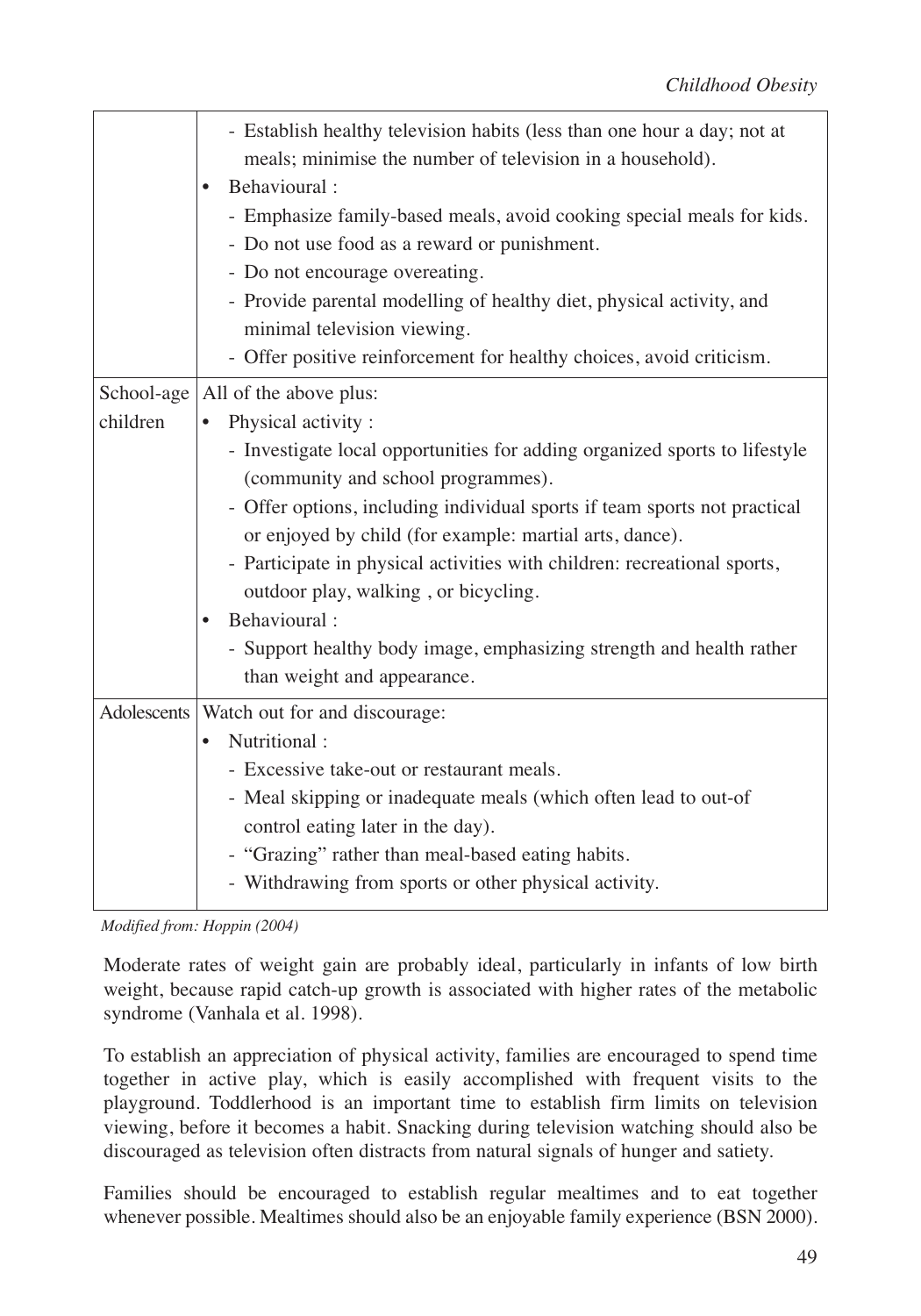#### **6.3.2 Children and adolescents**

Teaching healthy behaviours at a young age is important since change becomes more difficult with age. Behaviours involving physical activity and nutrition are the cornerstone of preventing obesity in children and adolescents. For school-aged children and adolescents, families and schools are the two most critical links in providing the foundation for those behaviours. Parents are the most important role models for children (Fowler-Brown & Kahwati 2004). Parents should not underestimate the health risk of excess weight to their children, and the difficulty in achieving and maintaining behavioural changes associated with obesity prevention.

Parents should understand the importance of regular physical activity for their children and encourage active outdoor as well as active indoor play. For example, children can be encouraged to enrol in a structured activity such as tennis, gymnastics, martial arts, etc. or to join a sports team at school or in the community. Time spent inactively watching television or playing computer games should be limited.

Besides creating an active environment, parents should also create a healthy eating environment for their children and adolescents. The same healthy diet that is rich in fruits, vegetables and grains should be implemented for the whole family and not just select individuals. Large portion sizes should be avoided.

Outside of the home, children and adolescents spend the majority of their time in school. So, it makes sense that schools provide an environment that promotes healthy nutrition and physical activity habits. Foods served during break time at school should be contain less fats and oils, sugar, and salt; while fruits and vegetables as well as healthy snacks should be promoted. Schools should also provide physical and social environments that encourage and enable young people to engage in safe and enjoyable physical activity. Physical education periods should also not be neglected in favour of more revision or studying time (Hoelscher et al. 2004).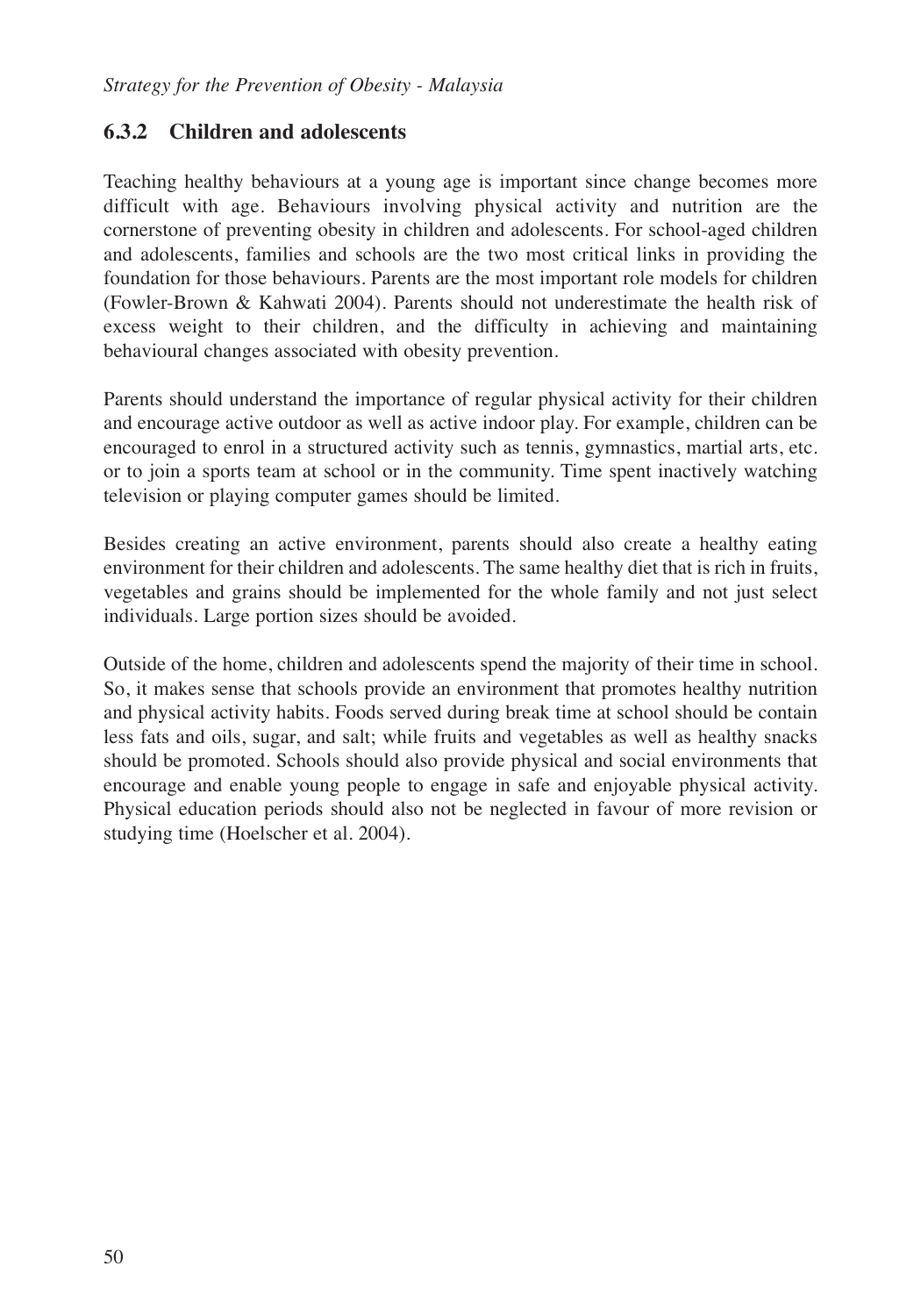#### **REFERENCES**

- AAP. (2003). Prevention of pediatric overweight and obesity. Policy Statement of the American Academy of Pediatrics. *Pediatrics*. 112(2):424-430.
- Berenson GS, Srinivasan SR, Bao W, Newman WP, Tracy RE & Wattigney WA. (1998). Association between multiple cardiovascular risk factors and atherosclerosis in children and young adults. The Bogalusa Heart Study. *New England Journal of Medicine*. 338:1650-1656.
- Bong ASL & Safurah J. (1996). Obesity among years 1 and 6 primary school children in Selangor Darul Ehsan. *Malaysian Journal of Nutrition*. 2:21-27.
- BSN. (2000). Prime messages of the Bright Start Nutrition toddler and preschooler nutrition education programme. Bright Start Nutrition Advisory Panel. Kuala Lumpur: Bright Start Nutrition. http://www.brightstartnutrition.info
- Cole TJ, Bellizzi MC, Flegal KM & Dietz WH. (2000). Establishing a standard definition for child overweight and obesity worldwide: international survey. *British Medical Journal*. 320:1240-1243.
- de Onis M & Blassner M. (2000). Prevalence and trends of overweight among preschool children in developing countries. *American Journal of Clinical Nutrition*. 72: 1032- 1039.
- Dietz WH & Robinson TN. (1998). Use of the body mass index (BMI) as a measure of overweight in children and adolescents. *Journal of Pediatrics*. 132:191-193.
- Dreon DM, Frey-Hewitt B, Ellsworth N, Williams PT, Terry RB &Wood PD. (1988). Associations of diet and obesity in middle-aged men. *American Journal of Clinical Nutrition*. 47: 995-1000.
- Drewnowski A & Popkin BM. (1997). The nutrition transition: trends in the global diet. *Nutrition Reviews*. 55(2): 31-43.
- Fatimah A, Wan Asma WI, Md Idris MN, Wan Manan WM, Ruzita AT, Roslee R, Mazlan N, Fuziah MZ, Norizan AM, Noor Afizah I, Hatta S & Fauziah S. (2001). The effectiveness of childhood obesity intervention program and the psychosocial factors involved in maintaining weight changes in urban areas. Prosiding *Persidangan Kebangsaan Penyelidikan dan Pembangunan Institusi Pengajian Tinggi Awam 2001*. Kuala Lumpur, 25 – 26 October 2001: 654-659.
- Fowler-Brown A & Kahwati LC. (2004). Prevention and treatment of overweight in children and adolescents. *American Family Physician*. 69(11): 2591-2598.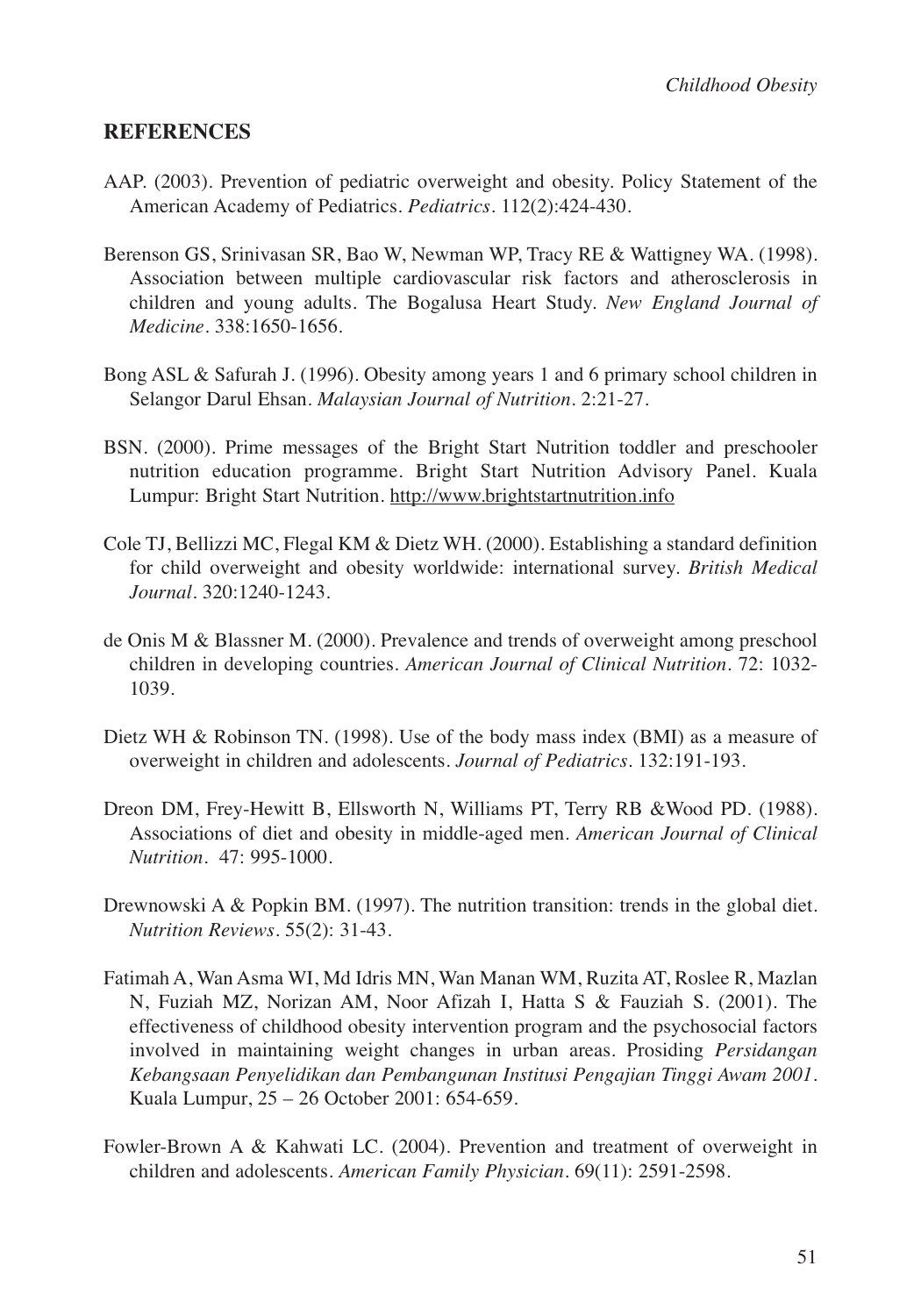- Freedman DS, Dietz WH, Srinivasan SR & Berenson GW. (1999). The relation of overweight to cardiovascular risk factors among children and adolescents: the Bogalusa heart study. *Pediatrics*. 103:1175-1182.
- Gutin B, Basch C, Shea S, Contento I, DeLozier M, Rips J, Irigoyen M & Zybert P. (1990). Blood pressure, fitness, and fatness in 5- and 6-year old children. *Journal of the American Medical Association*. 264:1123-1127.
- Hoelscher DM, Feldman HA, Johnson CC, Lytle LA, Osganian SK, Parcel GS, Kelder SH, Stone EJ & Nader PR. (2004). School-based health education programs can be maintained over time: results from the CATCH Institutionalization Study. *Preventive Medicine*. 38(5):594-606.
- Hoppin AG. (2004). Assessment and management of childhood and adolescent obesity. http://www.medscape.com/viewarticle/481633
- Ismail MN & Tan CL (1998). Prevalence of obesity in Malaysia. Country report at the Regional Advisory Board meeting on obesity, Manila, Phillipines.
- Ismail MN & Vickneswary EN. (1999). Prevalence of obesity in Malaysia. Data from three ethnic populations. Country report at the Asian BMI/Obesity Workshop, Milan, Italy.
- Ismail MN & Zulkifli MAH. (1996). A study on obesity among male adolescents in National Conference on "Adolescent: Challenges of the 21st Century", Kuala Lumpur.
- Ismail MN, Norimah AK, Ruzita AT, Mazlan N, Poh BK, Nik Shanita S, Nur Zakiah MS & Roslee R. (2003). Nutritional status and dietary habits of primary school children in Peninsular Malaysia. Final report for UKM-Nestle Research Project. Kuala Lumpur: Department of Nutrition & Dietetics, Faculty of Allied Health Sciences, Universiti Kebangsaan Malaysia.
- Khor GL & Tee ES. (1997). Nutritional assessment of rural villages and estates in Peninsular Malaysia. II. Nutritional status of children aged 18 years and below. *Mal J Nutr*, 3:21-47.
- Kuczmarski RJ, Ogden CL, Grummer-Strawn LM, Flegal KM, Guo SS, Wei R, Mei Z, Curtin LR, Roche AF & Johnson CF. (2000). *CDC growth charts: United States. Advance data from vital and health statistics; No. 314.* National Center for Health Statistics.
- NASPE. (2002). NASPE Early childhood physical activity guidelines. Washington D.C.: National Association for Sport and Physical Education.